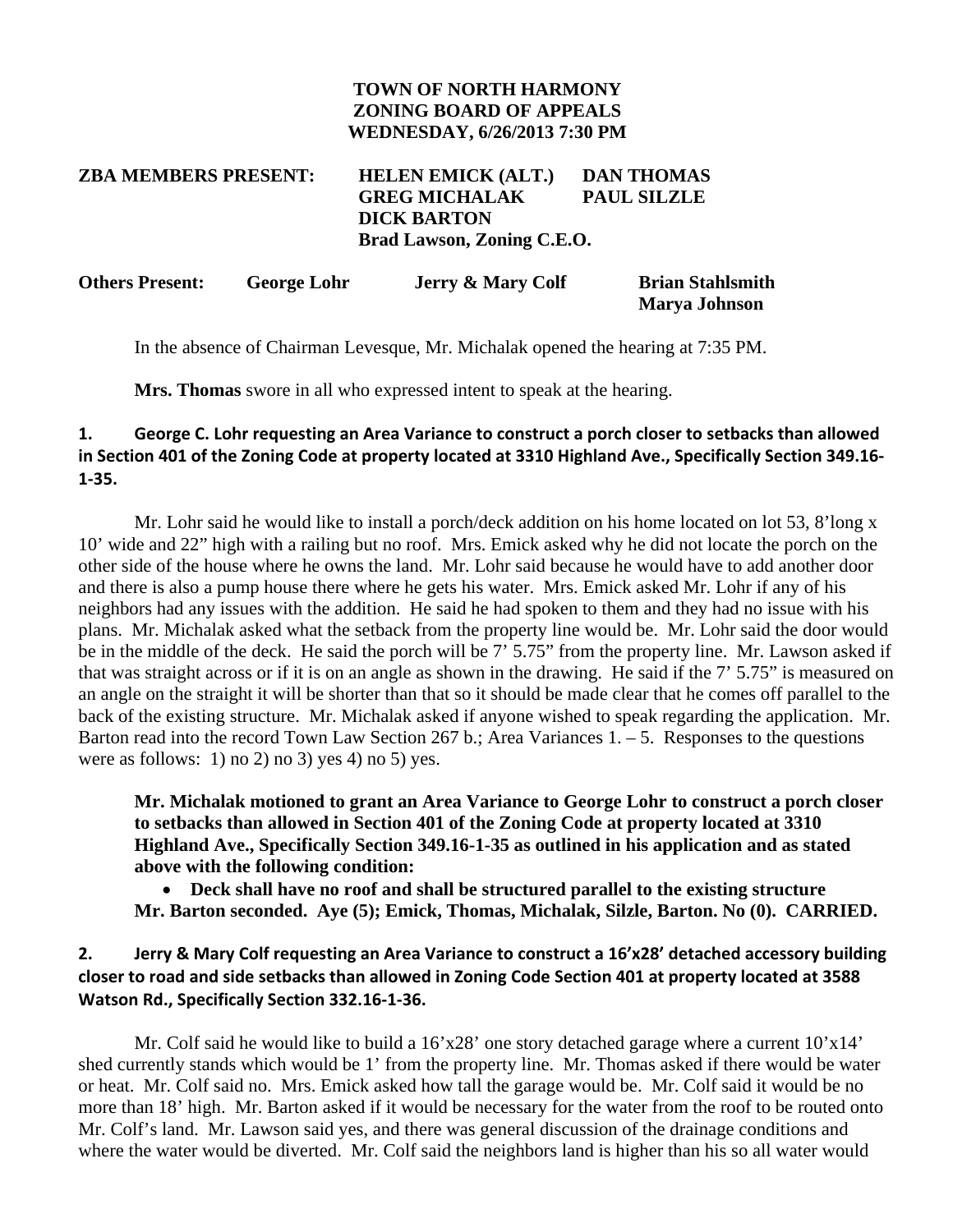# **ZBA 6/26/13 (Pg. 2)**

drain in his direction. Mr. Colf said he provided a letter from the Comella's stating they have no objection to his plans. Mr. Michalak asked if there is any way to move the garage over. Mr. Colf said no because his well is there and the driveway would be on it if it was moved. Mr. Lawson said if the foundation is on the property line there will be at least a 1' overhang onto the neighboring property. Mr. Thomas said it would be good if the foundation was at least 2' off the property line and the overhang should be no more than 1'. Mr. Colf agreed to move the building foundation back to 2' from the property line. Mr. Lawson said a variance is also needed for the road side setback. The ZBA requested that the building be no less than 30' from the road side. Mr. Michalak asked if anyone wished to speak regarding the application. Mr. Barton read into the record Town Law Section 267 b.; Area Variances 1. – 5. Responses to the questions were as follows: 1) no 2) no 3) yes 4) no 5) yes.

**Mr. Michalak motioned to grant Area Variances to Jerry & Mary Colf to construct a detached 16'x28' garage at property located at 3588 Watson Rd., Specifically Section 332.16-1-36, with the following conditions:** 

- **Setback from Watson Rd. be no less than 30'**
- **Foundation to be at least 2' from the south property line and the overhang not to exceed more than 1'**
- **No habitable space to be created**
- **Height not to exceed 18' and gutters used to control runoff**

**Mrs. Emick seconded. Aye (5); Emick, Thomas, Michalak, Silzle, Barton. No (0). CARRIED.** 

### **3. Marya Johnson requesting a Special Permit and an Area Variance to construct a 6' fence high fence closer to the road side setback than allowed at property located at 6335 Magnolia-Stedman Rd., Mayville, NY, 14757, Specifically Section 314.00-2-11 (Old # 2-1-24).**

 Ms. Johnson said she owns the Stedman Corners Cafe and would like to put in a 6' fence where the front porch ends to create an outdoor seating area for the restaurant. Ms. Johnson said they and the neighbor have always assumed the property line is the ditch that runs beside the building. She said the edge of the road to where the fence will be located is 20' and from the center of the road to the fence is 32'. Mr. Lawson said zoning states that fences shall be set back a minimum of 10' from the edge of the road and not to be located within the legal roads ROW. Mr. Lawson said it is undetermined, but his best guess is if it is back by the well cap as the applicant states, then it is not within the road ROW. He said he believes a portion of the existing porch is in the road ROW. Mr. Lawson said that they must follow the letter of NYS code as to distance to the road ROW and that would be determined by the county as it is a county road. There was discussion of the current deck which is estimated to be 20' x 40' in size. Mr. Michalak asked if there were any questions regarding the application. Mr. Barton read into the record Town Law Section 267 b.; Area Variances  $1. - 5$ . Responses to the questions were as follows: 1) no 2) no 3) yes 4) no 5) yes.

**Mr. Michalak motioned to grant a Special Permit and an Area Variance to Marya Johnson to construct a 6' fence high fence closer to the road side setback than allowed at property located at 6335 Magnolia-Stedman Rd., Mayville, NY, 14757, Specifically Section 314.00-2-11 (Old # 2- 1-24) with the following conditions:**